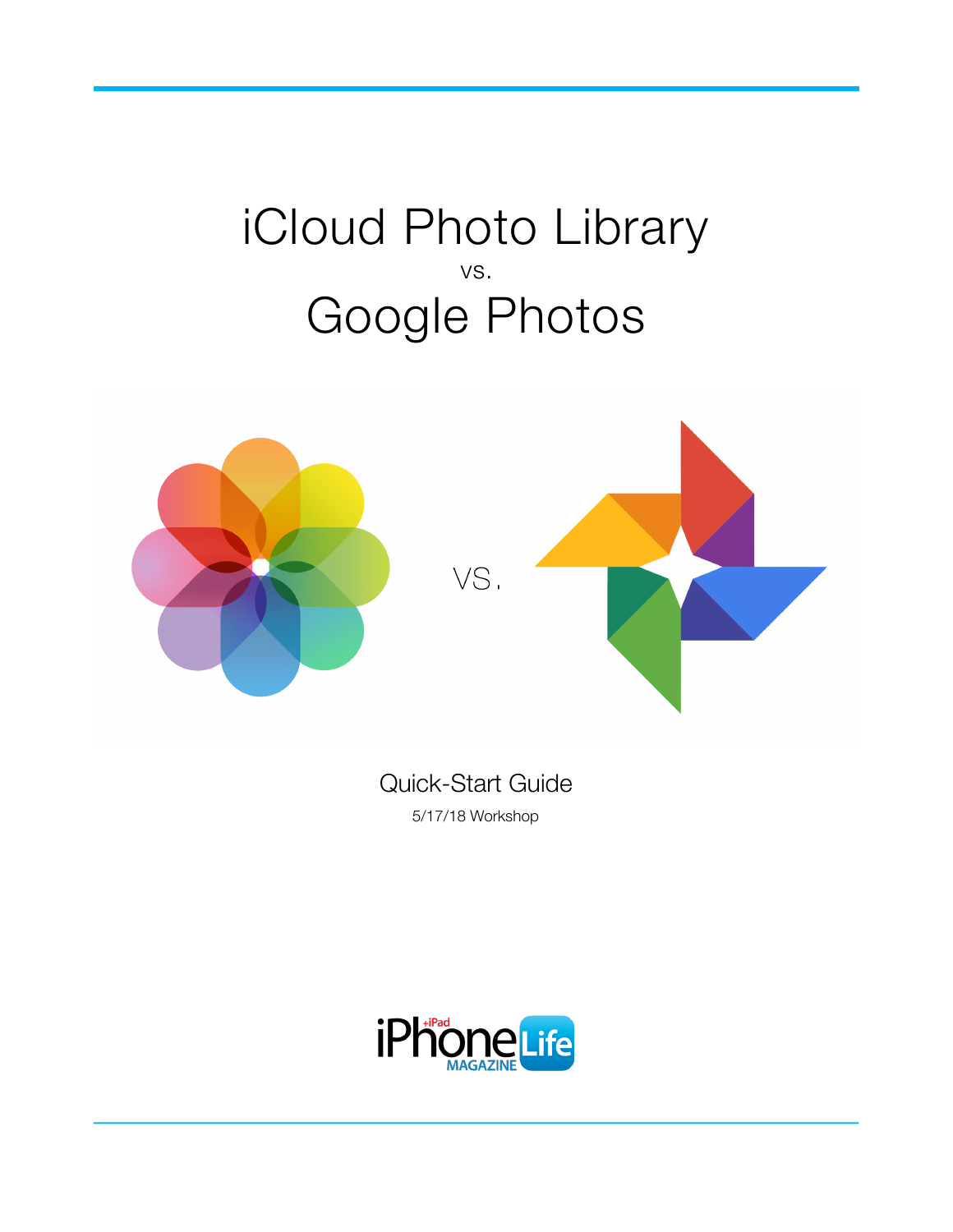# HOW TO SET UP ICLOUD PHOTO LIBRARY

## **Before You Begin**

- Make sure all of your devices are updated to the latest software (iOS, tvOS, MacOS, etc). These devices may include iPhone, iPad, Mac, PC, and Apple TV.
- Make sure [iCloud is set up](https://support.apple.com/en-us/HT208681) for the devices on which you want to use iCloud Photo Library.
- On those same devices, make sure you're logged in to iCloud with the same Apple ID.
- If you own a PC and want to sync your iCloud Photo Library with your PC as well, download [iCloud for Windows](https://support.apple.com/en-us/HT204283).

### **How to Turn on iCloud Photo Library**

You will need to turn on iCloud Photo Library for all of the devices that you want to use iCloud Photo Library on. This allows all of your devices to share the photos as well as any changes or updates you make to them.

### **On iPhone & iPad**

- Open the Settings app.
- Select your name at the top.
- Select iCloud.
- Tap Photos.
- Toggle on iCloud Photo Library.

\*If you are presented with the option to Replace or Merge photos, I highly recommend selecting Merge so that none of your photos are removed.

# **On Mac computer (OS X 10.10.3 or later)**

- Click the Apple icon in the very top left corner of your computer screen.
- Select System Preferences.
- Click iCloud.
- Click Options next to Photos.
- Select iCloud Photo Library.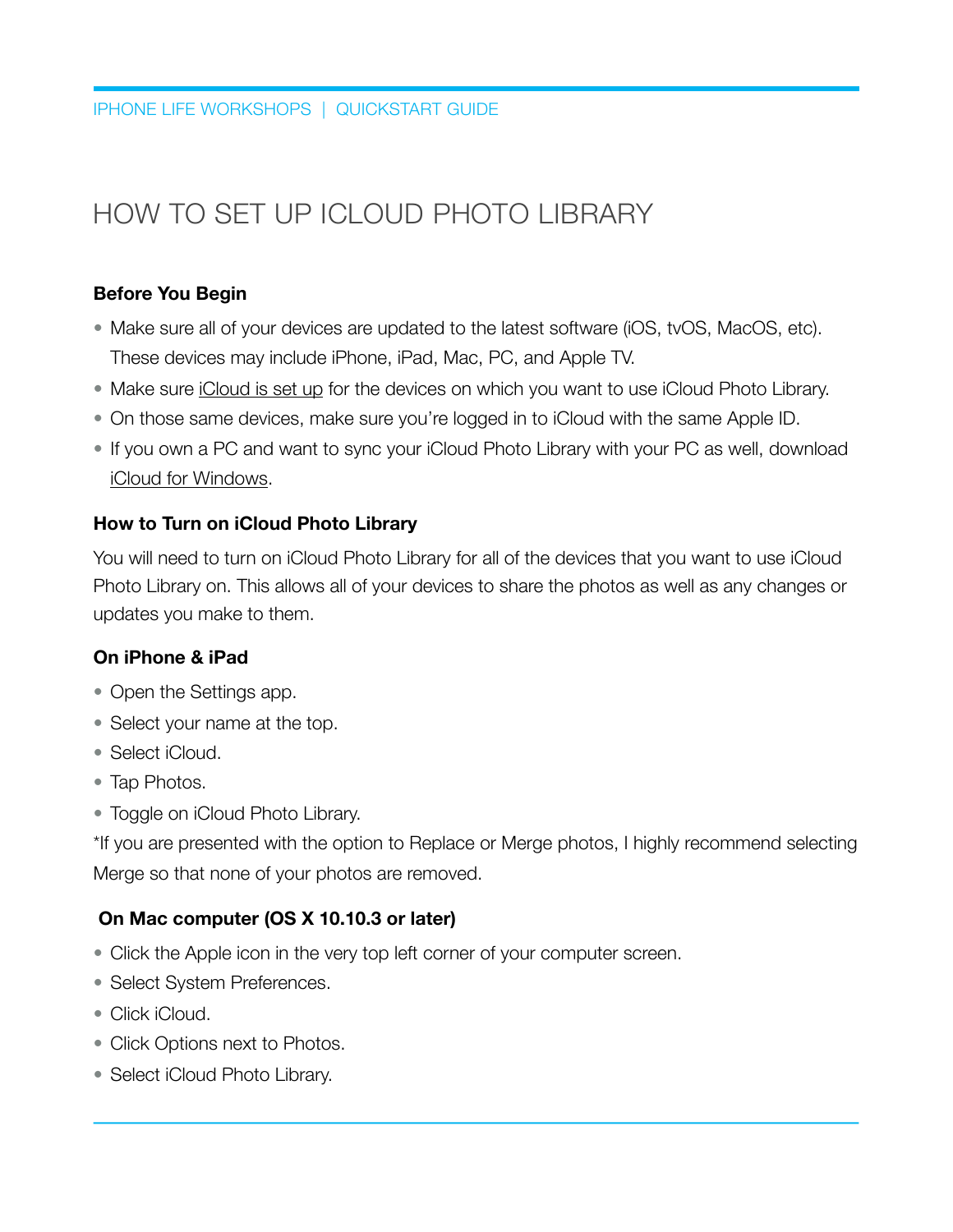# **On Apple TV (tvOS 9.2 or later)**

- Open Settings.
- Select Accounts.
- Tap iCloud.
- Select iCloud Photo Library.

I don't personally have iCloud Photo Library synced with my Apple TV; however, it can be handy for showing your friends & family adorable photos of your kids or grandkids! :)

To set up iCloud Photo Library on PC, download [iCloud for windows,](https://support.apple.com/en-us/HT204283) then [follow these](https://support.apple.com/en-us/HT205323)  [directions.](https://support.apple.com/en-us/HT205323)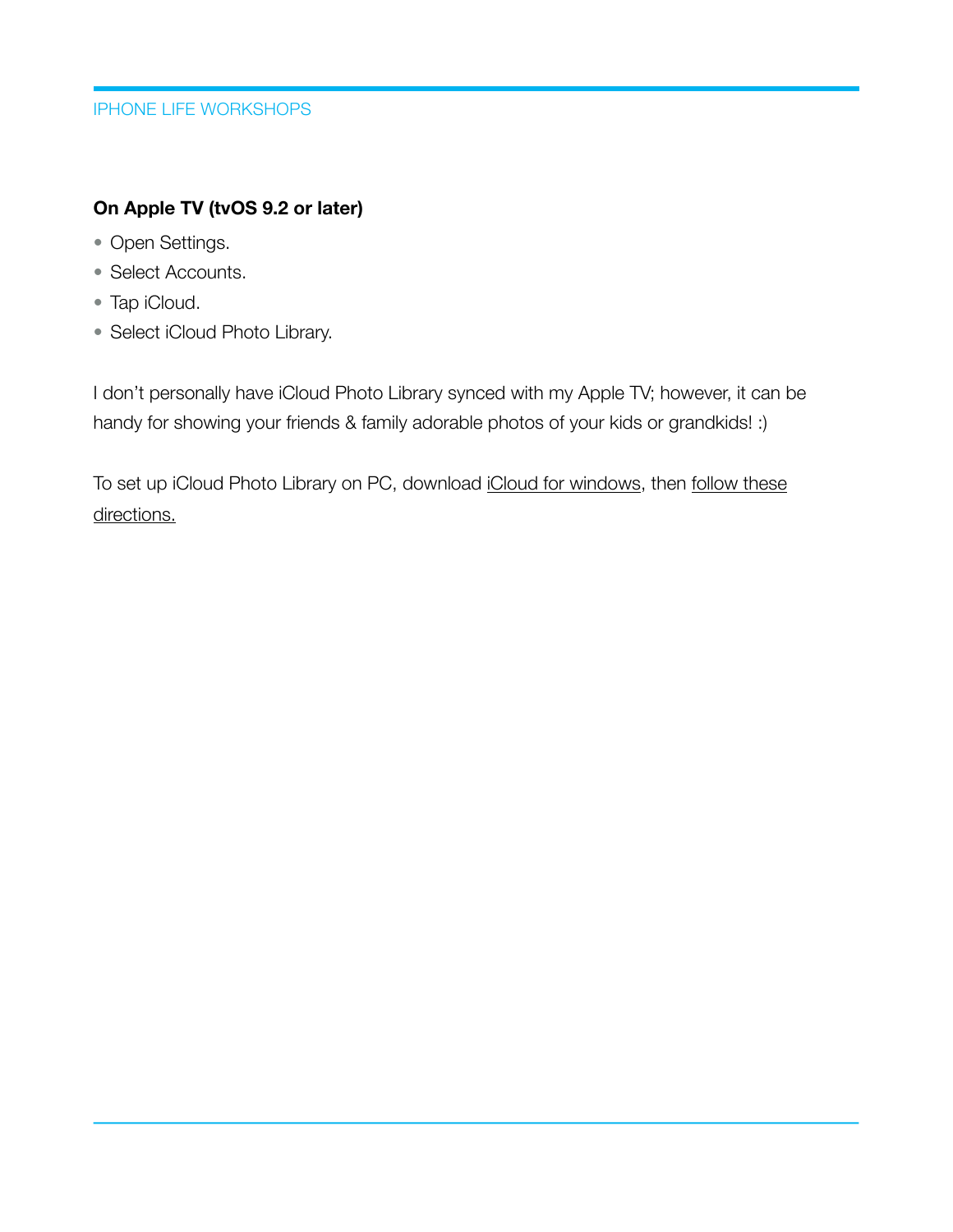# HOW TO SET UP GOOGLE PHOTOS

#### **Before You Begin**

- Open the App Store on your iPhone or iPad; download the Google Photos app.
- Have your Google credentials ready; if you have Gmail, Youtube, or any other Google service, you'll use the same login. Otherwise, you'll need to [create an account](https://support.google.com/accounts/answer/27441?hl=en) first.

#### **How to Turn on Google Photos**

- When you first open the Google Photos app, it will ask for permission to access your Photos. Tap OK.
- The first page you'll see will show you multiple options.
	- *Back up & sync*. Toggle this on to have photos automatically backup to Google Photos. This is generally good practice, especially if Google Photos is the only place you're storing photos in a cloud.
	- *High quality vs. Original*. High Quality means you have free unlimited photo storage but the photo will be compressed to a smaller size. Alternatively, you can select Original. Doing so means your full resolution image will be stored, but it counts toward your free 15 GB limit, which includes the storing of files for Gmail, Google Docs, and more. You can pay to upgrade the 15GB (much in the same way you can upgrade your iCloud storage option).
	- Lastly, you have the option to toggle on *Use cellular data when there's no Wi-Fi*. I only recommend toggling this on if you have unlimited data; otherwise, I recommend leaving it toggled off.
	- Note that you can always change these settings later within the Google Photos app's settings.
- Once you're happy with the settings you've chosen, tap Sign In to Back Up. Tap Continue. Use your Google account login info to log in on the page that pops up.
- If you've previously downloaded the Google Photos app, or if you're logged into Google via other apps on your device, you may already see your name and email. In which case, you'll tap Confirm.